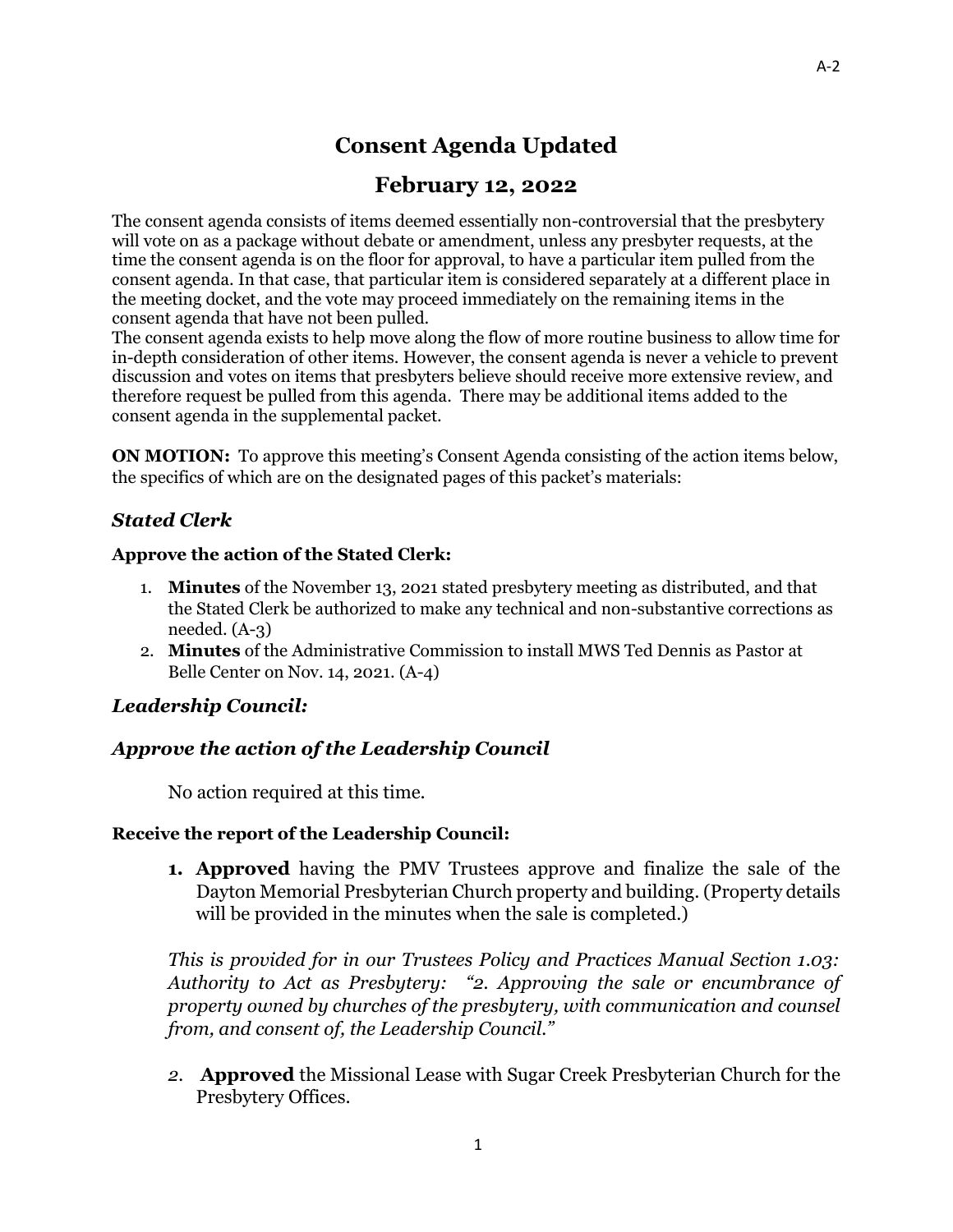- *3.* **Approved** the recommendation of the task force to designate the Annette Brown fund to be used to support PMV's PYC. A written policy will be put into place soon and presented for approval.
- *4.* **Approved** formally thanking Marge Morgan and Judith Barr for the gift of their time and energy to work on reorganizing, disposing of files and distributing items to the Presbytery Historical Society. The stated clerk has been asked to send a note.

## *Committee on Ministry:*

## *Approve the action of the Committee on Ministry*

**1.** Recommends approving the requests from Clifton and Yellow Springs for temporary waivers of Ruling Elders who would serve extended terms (under G-2.0404, not to exceed one year, and to be replaced as soon as feasible).

(A-7&8)

## **2. Recommends the following change to the Policy of the COM Section 1.22: Criminal Background Checks as follows:**

#### **Section 1.22: Criminal Comprehensive Background Checks**

All ministers of the Word and Sacrament seeking membership in the presbytery related to service in a validated ministry; all commissioned ruling elders beginning a pastoral relationship in the presbytery for the first time; all certified Christian educators beginning educator positions in the presbytery for the first time, shall undergo a criminal comprehensive background check which shall be conducted by an outside, independent organization specializing in ecclesiastical institutions.

This will also apply to all ministers of the Word and Sacrament, commissioned ruling elders and certified Christian educators, currently or formerly serving in the presbytery, who have not undergone a criminal comprehensive background check, but who are planning to serve in new positions within the presbytery.

Criminal Comprehensive background check reports are considered extremely confidential are read only by the Executive Presbyter, unless there are specific and compelling reasons to share them with the subjects themselves or the chair of the Committee on Ministry. Such reasons shall pertain to information that might disqualify a person from serving or require clarification because of a specific concern raised in a report. The only information provided to sessions and search committees shall be whether or not the subject is "all clear."

Reports are resealed after reading, with the seal and dated signed by the Executive Presbyter and stored under lock for a period of one year from their receipt, after which they are destroyed. In no cases shall reports be shared with outside agencies, even at the request of the subjects.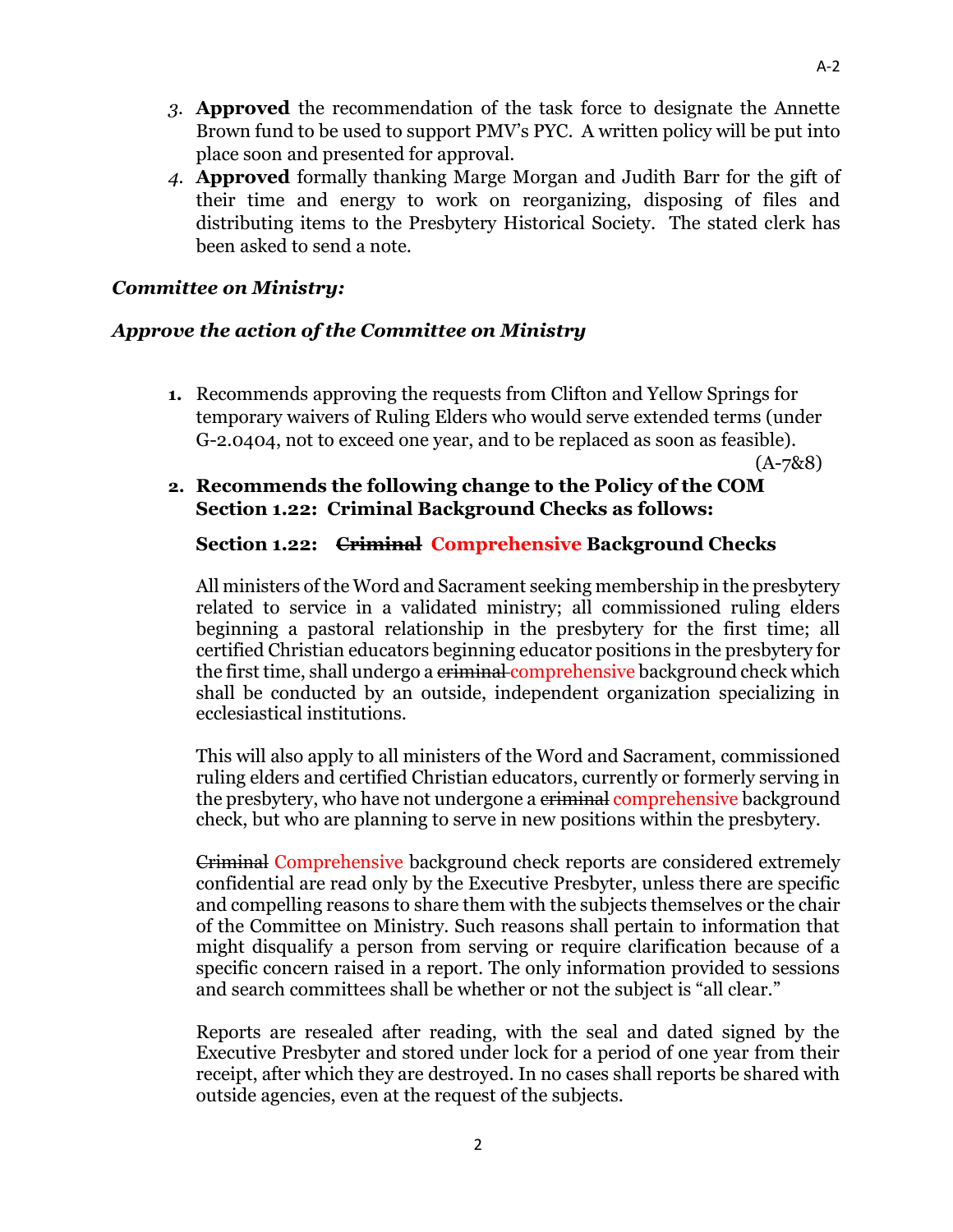**Rationale:** We have been doing comprehensive background checks that provides more information but still includes a criminal check and the policy should reflect this.

## **Receive the report of the COM:**

- 1. **Approved** Marcy Bain's Improv ministry for Clergy care be approved as a validated ministry.
- 2. **Authorized** the COM co-chairs to take any necessary urgent actions, in consultation with the Executive Presbyter, prior to the first COM meeting in January 2022, subject to the ratification of those actions by the COM at that first January meeting.
- 3. **Appointed** Sandy McConnel as moderator of session for Springfield, Covenant.
- 4. **Approved** the dissolution of the pastoral relationship between Springfield Covenant Presbyterian Church and MWS Darcy Metcalfe. A congregational meeting was held on Dec. 12. **Note:** Darcy had not yet been installed due to Covid. She will be placed on the Member-at-large list for this presbytery until such time as we receive a request for transfer.
- 5. **Approved** on behalf of the presbytery for 2021 the validated ministries beyond the jurisdiction of the church, in accordance with G-2.0503a, for the following, and authorize these ministers of the Word and Sacrament to celebrate the Lord's Supper under Sec. 1.06(11) of the COM Policy and Practice: Garth Adams and Kathleen Burslem.
- 6. **Approved** on behalf of the presbytery for 2021 the status of member-at-large, in accordance with G-2.0503b, for the following: Ron Lawrence.
- 7. **Approved** Garth Adams to labor outside the bounds in Cincinnati Presbytery. Cincinnati has also approved this relationship.
- 8. **Approved** the Parish Associate relationship between MWS Mike Helling and MWS Arby Conn with the understanding that it will terminate when the Pastoral relationship is dissolved or at the request of the Parrish Associate or the discretion of the Session. A position description and this relationship has been approved by the Session at Jamestown Presbyterian Church.
- 9. **Directed** the stated clerk to request the transfer of HR MWS Don Sherman from Peace River Presbytery to this presbytery.
- 10. **Authorized** the DAPNC to request that Session call a congregational meeting for the purpose of electing a candidate, MWS Caitlyn Deyerle, chosen by the DAPNC and approved by COM to be elected to serve as designated associate pastor (3 years) and to agree to the terms of call.

| $\bullet$ | Annualized salary – paid biweekly                                  |  | 75,000 |
|-----------|--------------------------------------------------------------------|--|--------|
|           | Cash salary<br>\$45,000<br>$\mathbf{O}$                            |  |        |
|           | Housing allowance - \$30,000<br>$\mathbf{O}$                       |  |        |
| $\bullet$ | Full medical, pension, disability, death and short-term disability |  |        |
|           | coverage under the Board of Pensions (37%)                         |  |        |
| $\bullet$ | Moving expenses (paid as a lump sum taxable bonus)                 |  | 5,000  |
|           |                                                                    |  |        |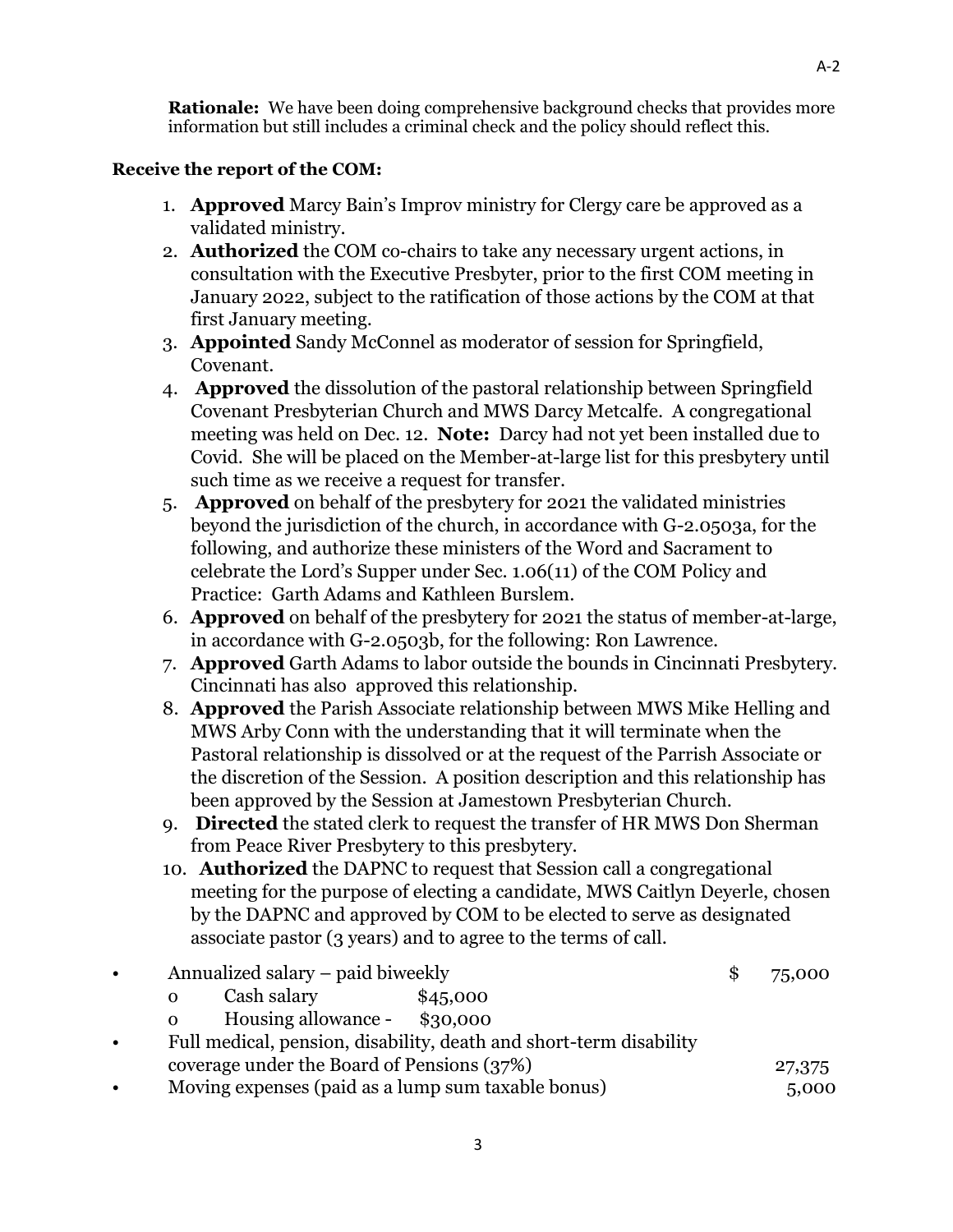- \$75,000 Death Benefit Insurance (premiums for over 25K are taxable) 600 (estimate)
- Other benefits:
	- o Paid vacation leave of four weeks
	- o Paid continuing education leave cumulative up to three weeks
- Reimbursement for ministry expenses:
	- o Travel expenses, auto at current IRS rate
	- o Continuing education (at the Presbytery minimum) 1,750
	- o Professional reimbursement allowance 500
- Other benefits consistent with Westminster's other Associate Pastors:
	- o Dental insurance coverage for the employee and option to enroll other eligible family
	- o Enrollment option in an FSA Plan
	- o Enrollment option in the BOP's Vision Eyewear Plan
	- o Free downtown parking in our lot, 24/7
	- 11. Ratified the decision of the Co-moderators to appoint MWS Joe Hinds moderator at Piqua, Good Shepherd.
	- 12. **Approved** the action of the session of the Urbana Presbyterian Church to renew the part-time Transitional Pastor appointment of MWS Kazy Hinds for the period of Jan. 1, 2022 to Dec. 31, 2022 at the following terms, and continue her appointment as moderator of the session:

Terms included here…

| Cash Salary             | \$38,497.92                 |
|-------------------------|-----------------------------|
| Housing                 | \$8,080.00                  |
| Deferred Income         |                             |
| <b>Effective Salary</b> | \$46,577.92                 |
| Other                   |                             |
| <b>SECA</b>             | \$3563.21                   |
| Travel:                 | up to \$1000.00             |
| Cont. Ed.               | \$1750.00                   |
| Prof. Exp               | up to \$1500.00             |
| Est. BOP                | \$17233.83                  |
| Total                   | \$71,624.96                 |
| Vacation:               | 4 weeks including 4 Sundays |
| Cont. Ed.:              | 2 weeks including 2 Sundays |

13. **Approved** the action of the session of the Seven Mile United Presbyterian Church to renew the part-time (20 hours weekly) Covenant for Commissioned Ruling Elder Cheryl Collins for the period of Jan. 1, 2022 to Dec. 31, 2022, at the following terms, and continue with John Lewis as her mentor and her appointment as moderator of the session:

| Cash Salary                 | \$29,000 |
|-----------------------------|----------|
| Mileage                     | \$500    |
| <b>Continuing Education</b> | \$1750.  |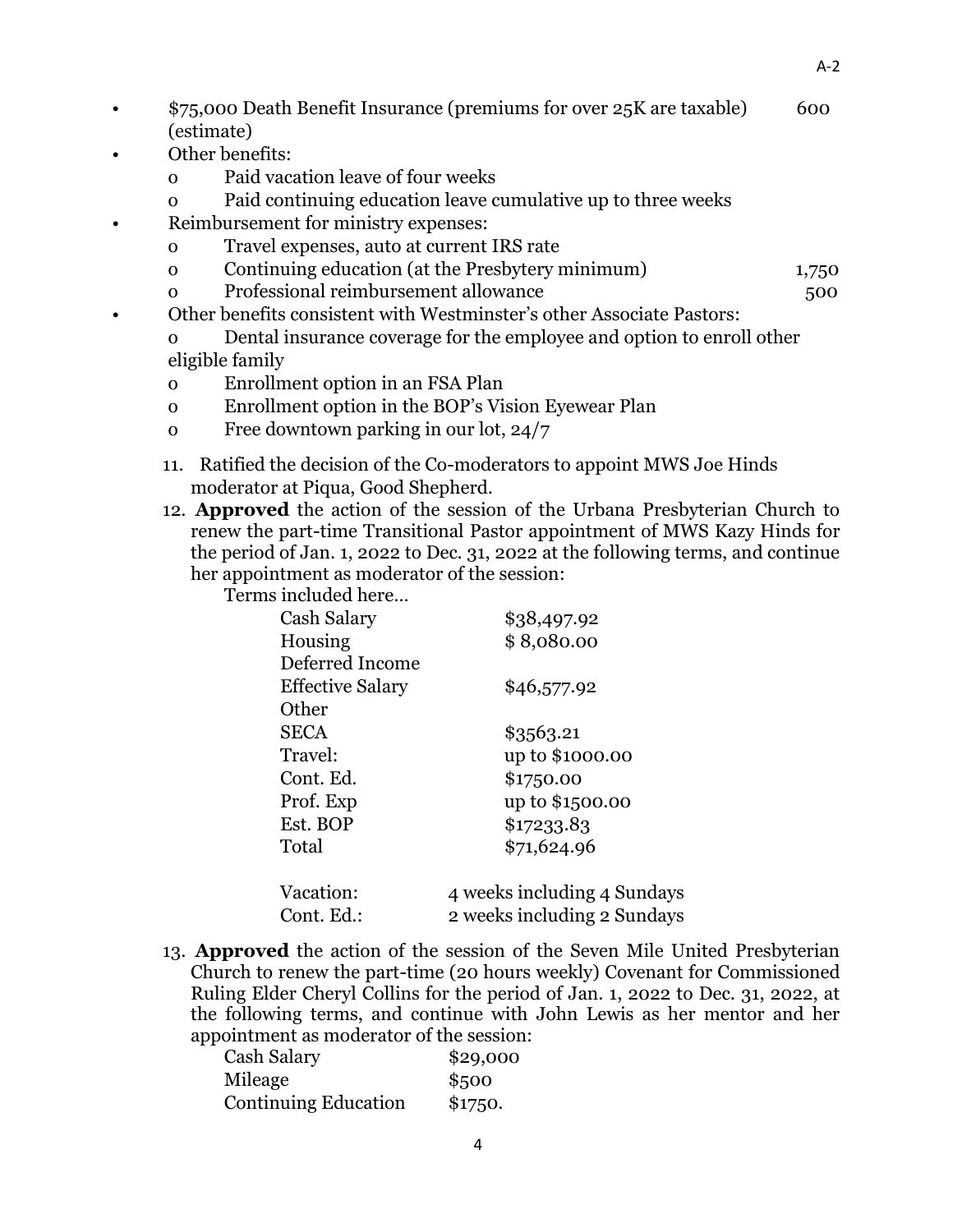Total Compensation \$31250

Vacation  $-4$  weeks Cont. Ed.  $-2$  weeks

14. **Approved** the action of the Session of Southminster Presbyterian church, Dayton to appoint MWS Steve Schumm as full-time stated supply associate pastor for the period of March 15, 2022 through March 14, 2023 at the following terms:

| Cash Salary             | \$61,000.00                 |
|-------------------------|-----------------------------|
| Housing                 |                             |
| Deferred Income         |                             |
| <b>Effective Salary</b> | \$61,000.00                 |
| Other                   |                             |
| <b>SECA</b>             | \$4667.00                   |
| Auto ( $@$ IRS rate)    | up to \$1000                |
| Cont. Ed.               | up to \$1750.00             |
| Prof. Exp               | up to \$1500.00             |
| Est. BOP                | \$22,570.00                 |
| <b>BWC</b>              | up to \$300                 |
| Total                   | \$92,787                    |
| Vacation:               | 4 weeks including 4 Sundays |
| Cont. Ed.:              | 2 weeks including 2 Sundays |

15. **Approved** the action of the session of the Yellow Springs Presbyterian Church to renew the part-time (18 hours/week) Stated Supply Pastor appointment of MWS Daria Shaffnit for the period of Jan. 1, 2022 through Dec. 31, 2022 at the following terms, and continue her appointment as moderator of the session:

| Cash Salary             | \$12,120                    |
|-------------------------|-----------------------------|
| Housing                 | \$12,120                    |
| Deferred Income         |                             |
| <b>Effective Salary</b> | \$24,240                    |
| Other                   |                             |
| <b>SECA</b>             |                             |
| Cont. Ed.               | \$1750.00                   |
| Prof. Exp               |                             |
| Auto (@IRS rate)        | \$500                       |
| Vacation:               | 4 weeks including 4 Sundays |
| Cont. Ed.:              | 2 weeks including 2 Sundays |